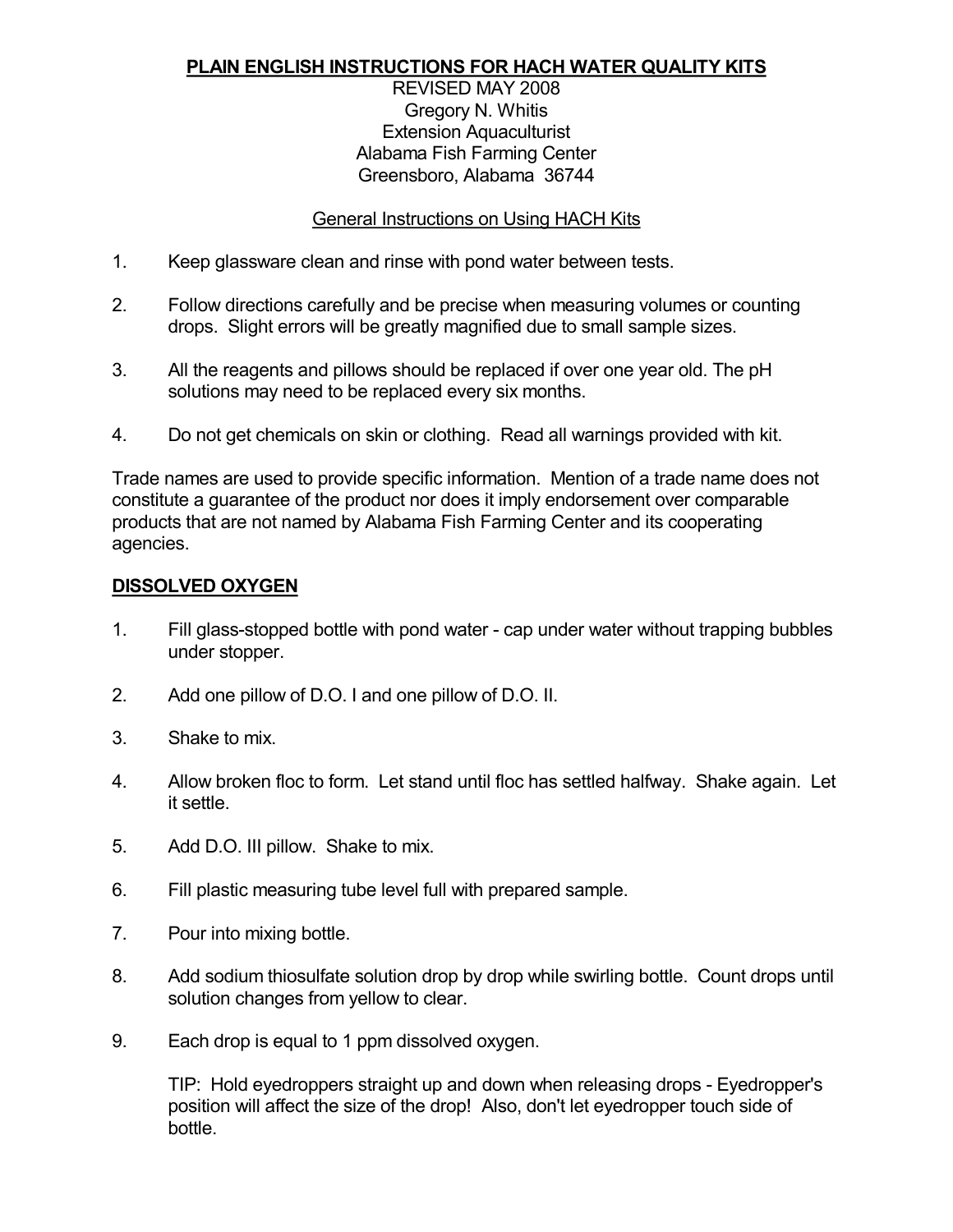## **CARBON DIOXIDE (CO2)**

- 1. Fill mixing bottle very slowly without shaking to 15 ml with pond water. It's preferable to do this test on the pond bank for accurate results.
- 2. Add two drops of phenolphthalein. If it immediately turns pink then no  $CO<sub>2</sub>$  is present.
- 3. Add Sodium Hydroxide solution (.0IN) drop by drop. Count drops until light pink color persists for thirty seconds.
- 4. Each drop equals  $2.0$  ppm  $CO<sub>2</sub>$ .

TIP: One part per million (ppm) is equal to one milligram per liter (mg/1).

# **NITRITE-NITROGEN** (NO<sub>2</sub>-N)

- 1. Prepare viewing apparatus. (Be sure red nitrite wheel is inside box.)
- 2. Fill two glass tubes up to the white lines with pond water.
- 3. Add one NitriVer pillow to one tube. Shake for one minute. Place prepared sample in right hole. Untreated sample goes in left hole.
- 4. If nitrite is present prepared sample will turn light pink to dark cherry red. Read results after 5 to 10 minutes.

TIP: The nitrite color wheel only reads up to 1/2 ppm nitrite-nitrogen. If the sample is redder than the wheel a dilution must be performed. See dilution instructions for nitrite and ammonia.

# **CHLORIDES (SALT)**

- 1. Add 46ml of pond water to oxygen bottle. Use square bottle to measure.
- 2. Add one Chloride 2 pillow, swirl to mix.
- 3. Add silver nitrate solution drop by drop and swirl to mix. Be sure to shake silver nitrate before using.
- 4. Count drops until water changes from yellow to red-brown. Yellow color must completely disappear.
- 5. Each drop is equal to 3.75 ppm chloride.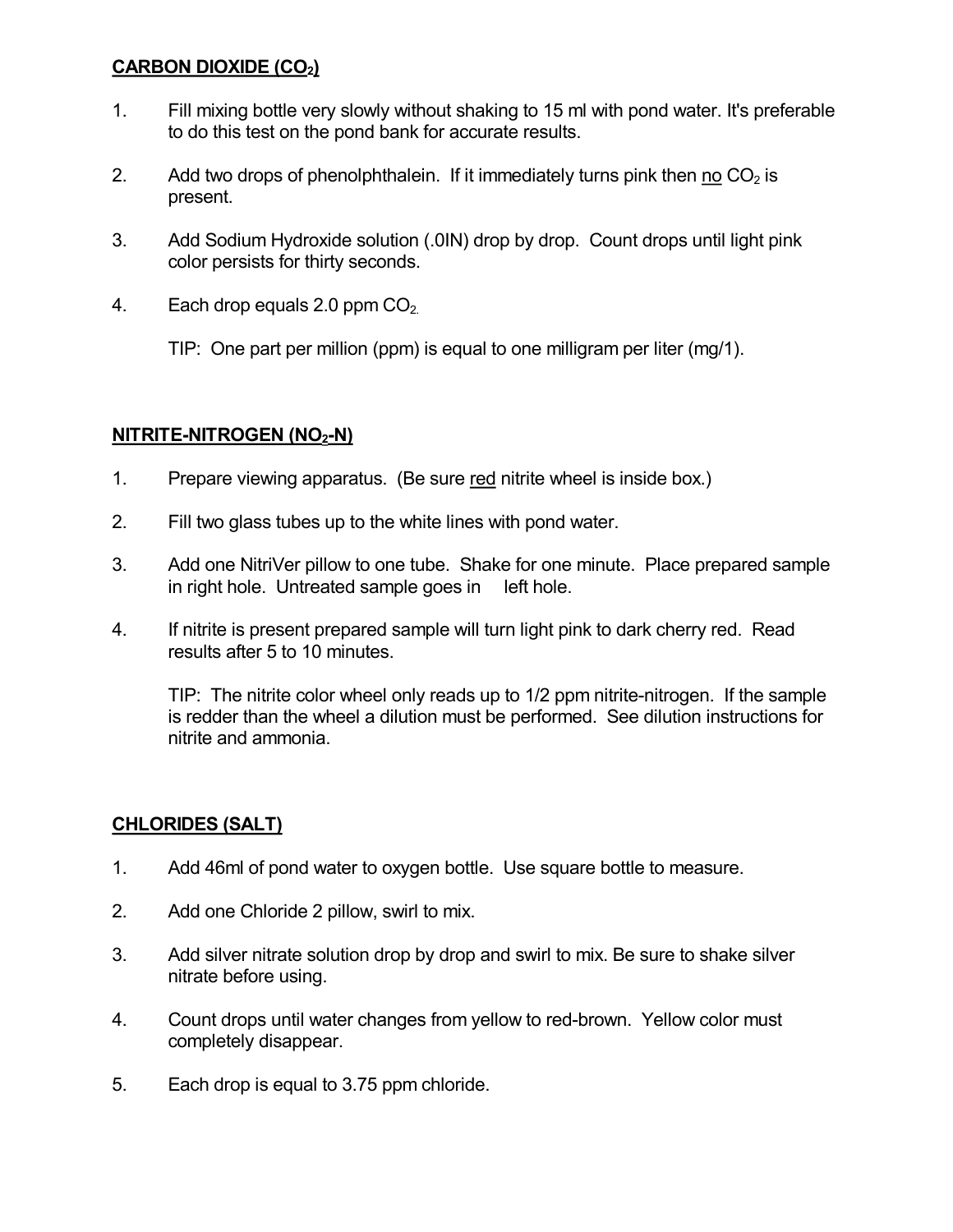## **TOTAL AMMONIUM NITROGEN (TAN or N-NH<sub>3</sub>)**

- 1. Prepare viewing apparatus. (Be sure yellow ammonia wheel is in the box.)
- 2. Fill two glass tubes up to the white lines with pond water.
- 3. If the water sample is high in hardness ( over 200 ppm) or high in chlorides ( over 200 ppm) , use one drop of Rochelle Salt Solution to each glass tube.
- 4. Add three drops of Nessler reagent to one of the tubes and place in right hole. Left hole gets the unprepared sample.
- 5. Wait 510 minutes for color development.
- 6. Read the results. Compare reading with ammonia stress chart.

TIP: The ammonia wheel only reads up to 3.0 ppm total ammonium nitrogen. If the prepared sample is darker than the wheel a dilution must be performed. See the dilution instructions.

#### **pH**

- 1. Prepare viewing apparatus. (Be sure pH color wheel is in the box.)
- 2. Fill two glass tubes up to the while lines with pond water.
- 3. Add 6 drops of pH indicator solution to one tube and place in the right hole. Untreated sample goes in left hole.
- 4. Match the color of the tube with the wheel and read the results. Sometimes the colors will not match exactly.

TIP: pH levels will change during the day in fish pond. High readings occur near sundown and low readings occur at sunrise.

#### **TOTAL ALKALINITY**

- 1. Fill the plastic measuring tube with pond water. Empty into square mixing bottle.
- 2. Add one Brom-Cresol Green Methyl Red powder pillow and swirl to mix.
- 3. Add Sulfuric Acid Standard Solution drop by drop until color changes from blue green to orange or pink. Swirl while adding drops.
- 4. Each drop is equal to 17.1 ppm Total Alkalinity.

TIP: If three drops or less of sulfuric acid causes a color change, use three tubes full of pond water and multiply the number of drops by 5.7 for more accurate results.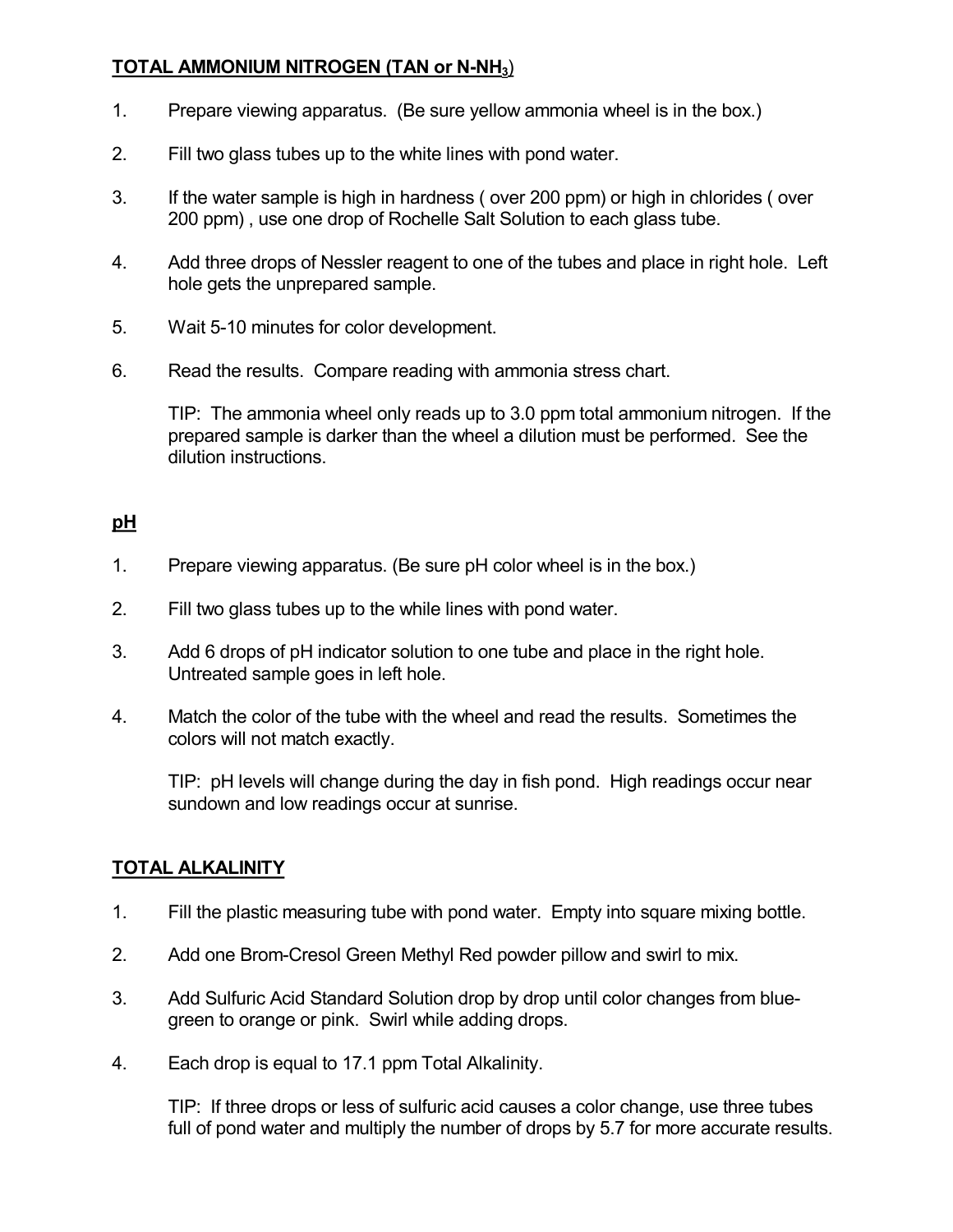## **TOTAL HARDNESS**

- 1. Fill plastic measuring tube with pond water. Pour into square mixing bottle.
- 2. Add three drops of buffer solution, Hardness 1, to mixing bottle and swirl.
- 3. Add two drops of ManVer hardness indicator solution to bottle and swirl.
- 4. Add Titrant Reagent, Hardness 3, drop by drop swirling until color changes from pink to blue.
- 5. Each drop is equal to 17.1 ppm Total Hardness.

TIP: For better fry survival and production, fry ponds should have equal hardness and alkalinity. See a biologist for assistance.

### **Dilution Instructions For Total Ammonium-Nitrogen and Nitrite**

If the prepared sample is darker than the maximum reading on the wheel, the sample must be diluted with distilled water.

- 1. Start all over.
- 2. Using a 5ml pipet, place 1 ml of pond water in both tubes.
- 3. Add 4 ml of distilled water to each tube, shake to mix.
- 4. Add Nessler or Nitrite chemical to only one tube. Shake. Place in box.
- 5. Wait 5-10 minutes. Read results and multiply wheel reading by 5.